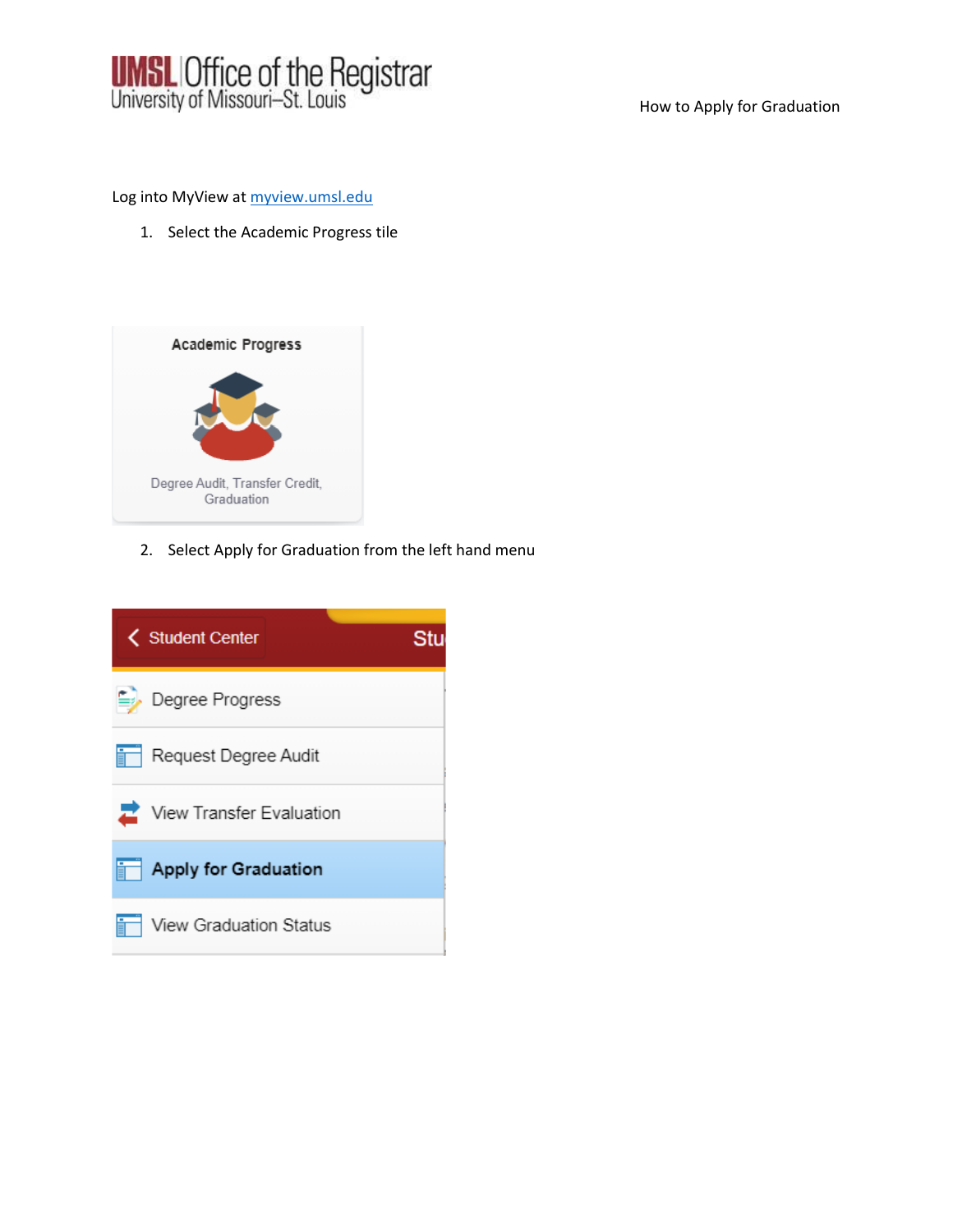

3. Verify your major including any emphasis areas and anticipated certificates.

If your major is not correct, *do not proceed*. Contact your advisor to discuss any possible corrections. Once any corrections have been made, remember to revisit this page and apply to graduate.

To proceed, select the "Apply for Graduation" hyperlink

## **Student Academic Progress**

<u>odorim diri ippiloduon ioi lordududioi</u>

Congratulations on your impending graduation from the University of Missouri-St. Louis!

### Before completing this process, please meet with your academic advisor.

Verify the program information listed below is correct including all majors, minors, emphasis areas, and certificates. If a correction is needed, please do not proceed. Contact your academic advisor to complete a program plan change request. If your program is correct below, click on the Apply for Graduation link to proceed.

Please Note: Some undergraduate certificates will not be listed here. If you do not see your certificate listed in your programs, please proceed with the application. However, contact your advisor to verify the certificate is on their list.

All students are required to submit an application for graduation for each degree to be awarded. This application is used to apply to graduate from the University. In order to walk in the commencement ceremony, you must register to participate using the Grad Walk application which can be found on the commencement website.

Program: Ugrad College of Business Admn

Univ of Missouri - St. Louis | Undergraduate

Degree: BS Business Administration Major: Business Administration BSBA **Expected Graduation Term:** 

Apply for Graduation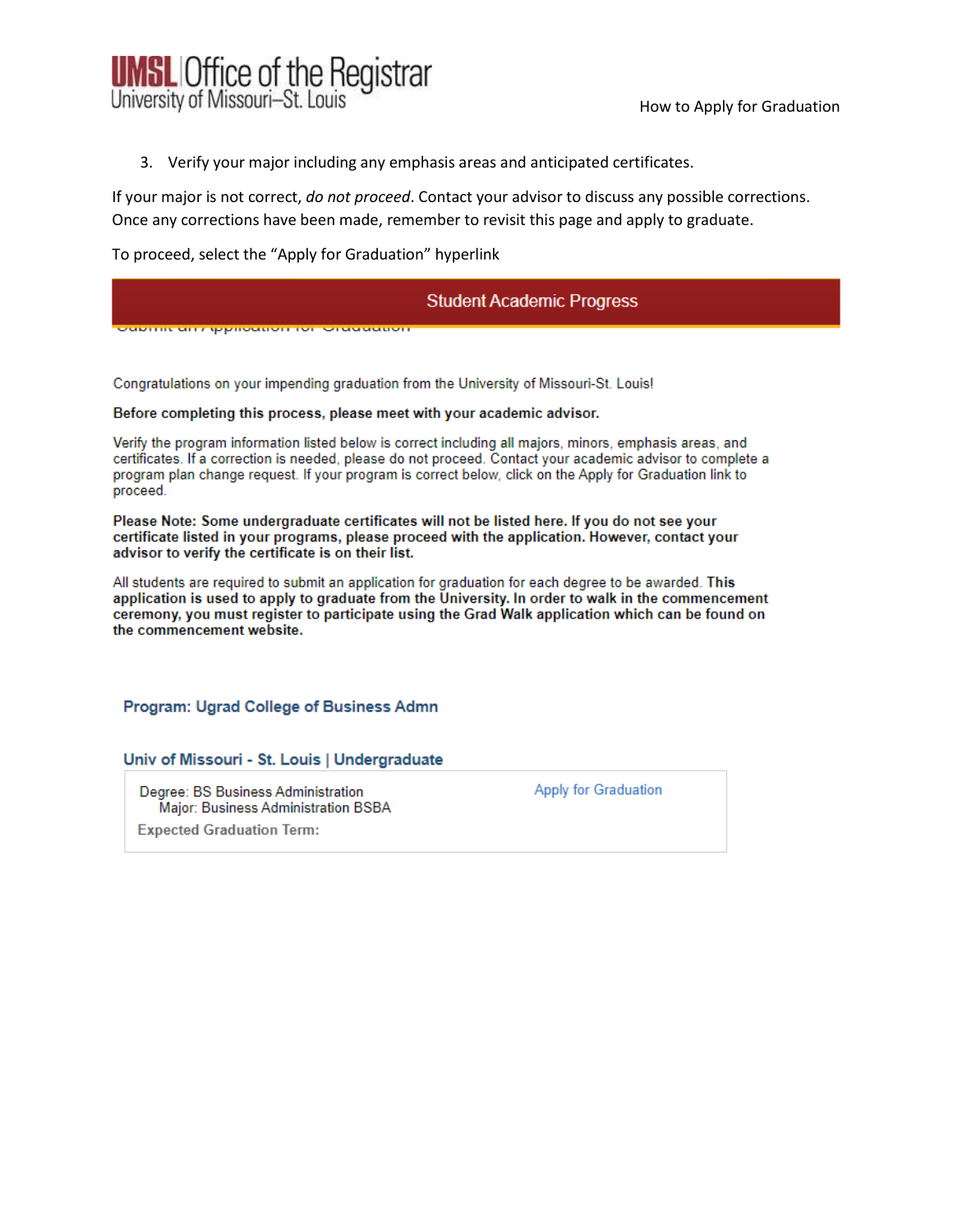

4. Select the term in which you expect to graduate. Be sure you have discussed this with your advisor and are on target to graduate at the end of the designated semester.

Select the Continue hyperlink.

| <b>Student Academic Progress</b>                                                        |                                                                                                                                                                                                                                        |
|-----------------------------------------------------------------------------------------|----------------------------------------------------------------------------------------------------------------------------------------------------------------------------------------------------------------------------------------|
| <u>Siusanin ivii</u>                                                                    |                                                                                                                                                                                                                                        |
|                                                                                         | You have selected the degree and major below as your expected graduation program.                                                                                                                                                      |
| which we are accepting applications for graduation will be displayed.                   | Select a valid term to apply for graduation by selecting a value from the dropdown. Only terms in                                                                                                                                      |
| BE FOUND AT umsl.edu/gradwalk                                                           | IF YOU ARE WALKING IN THE MAY CEREMONY, BUT NOT ACTUALLY GRADUATING UNTIL<br>AUGUST PLEASE BE SURE TO CHOOSE THE SUMMER TERM BELOW. THE APPLICATION TO<br>PARTICIPATE IN THE MAY GRADUATION CEREMONY IS A SEPARATE APPLICATION AND CAN |
| Program: Ugrad College of Business Admn<br>Univ of Missouri - St. Louis   Undergraduate |                                                                                                                                                                                                                                        |
| Degree: BS Business Administration<br>Major: Business Administration BSBA               |                                                                                                                                                                                                                                        |
|                                                                                         |                                                                                                                                                                                                                                        |

Select Different Program

 $\overline{\phantom{a}}$ 

Continue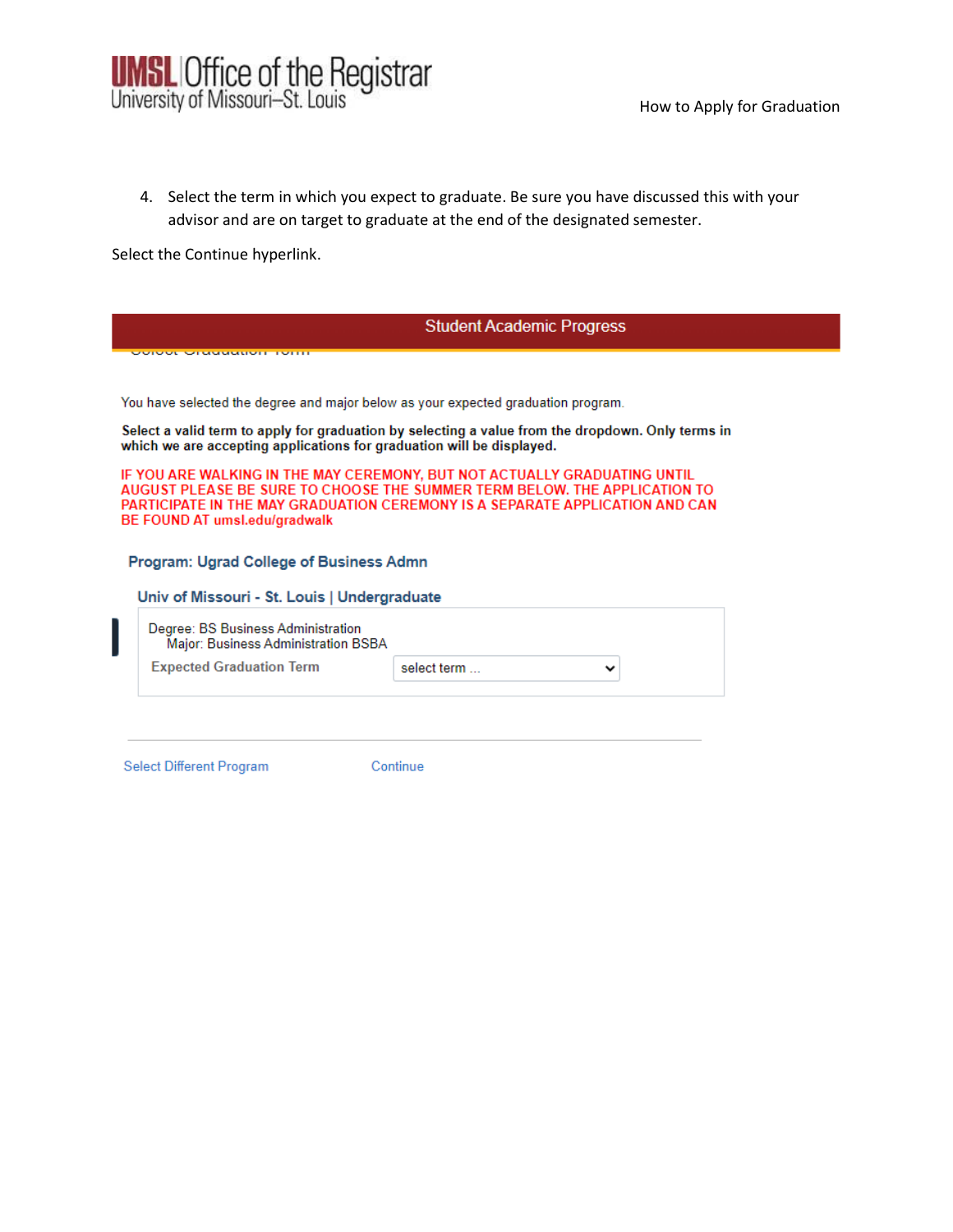

5. Select the "Change Name for Your Diploma" link.

Enter the name you would like displayed on your diploma.

Note: this must be either the primary name on file (with minor corrections) or the preferred name on file. If a different name is added, we will default to your primary name on record. This is the name that will print on your diploma and in the commencement book.

If you wish to have your name excluded from the commencement program, select the box accordingly.

6. Select the "Edit Address to Send Diploma" link.

Enter the address where your diploma should be mailed Remember diplomas are mailed 6-8 weeks after the semester is over. Please enter an address that will be valid at that time. Failure to do so could result in your diploma being returned to our office and delay the mailing indefinitely.

7. Select the Submit Application button.

Please enter the information below to complete your Application for Graduation. You must enter a diploma name and a diploma address.

Your diploma name can be either your primary name or preferred name on record with the University Registrar, You can make minor corrections here such as removing a middle name and using only a middle initial. However, other changes may require an official name change. Visit the Office of the Registrar to complete a name change. Once your name has been changed, be sure to update your degree name in Self-Service by navigating to Self-Service--Personal Information--Names. Select the edit option next to Degree Name.

Please note, the Degree Name entered will appear on your diploma and in the commencement program.

Your diploma will be mailed 6-8 weeks following the commencement ceremony to the address indicated below. Please enter a valid address based on your diploma being mailed in the time frame above. All financial obligations to the university must be paid before your diploma will be released.

If you wish to exclude your name from the graduation commencement program, please check the box below. PLEASE NOTE: If you have invoked the FERPA privacy hold and you wish to NOT have your name included in the commencement book, you are still required to check the box below. Otherwise, your name will appear in the commencement program.

Name As It Will Display On Diploma

**Change Name for Your Diploma** 

**Lou Triton** 

Do NOT list my name in commencement program

Address Diploma Will Be Mailed To

**Edit Address to Send Diploma** 

**269 MSC** 1 University Blvd Saint Louis, MO 63121-4400 **Saint Louis** 

Select Different Program

**Submit Application**